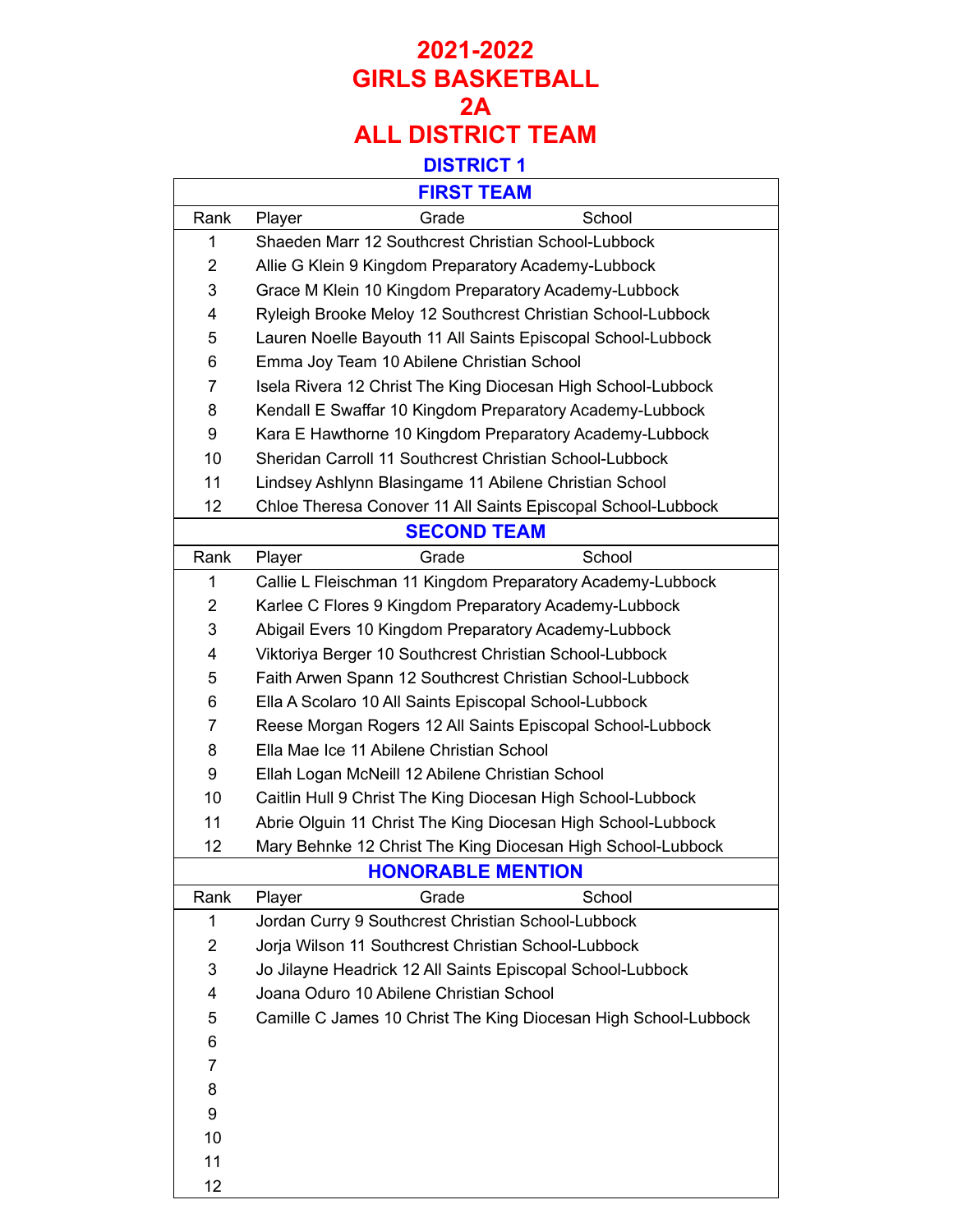|      | <b>FIRST TEAM</b>                                              |
|------|----------------------------------------------------------------|
| Rank | Grade<br>School<br>Player                                      |
| 1    | Hailey Elizabeth Clagg 12 Bethesda Christian School-Fort Worth |
| 2    | T'a nne Boyd 12 Texoma Christian School-Sherman                |
| 3    | Lanie Morrison 9 Weatherford Christian School                  |
| 4    | Avery Grace Robinson 10 Bethesda Christian School-Fort Worth   |
| 5    | Abigail Shiller 9 Weatherford Christian School                 |
| 6    | Ryan Lewis 11 Weatherford Christian School                     |
| 7    | Nealee Russell 11 Texoma Christian School-Sherman              |
| 8    | Claire Elise Birbari 12 Covenant Classical-Fort Worth          |
| 9    | Kate Morgan Tucker 9 Covenant Classical-Fort Worth             |
| 10   | Isabella Walterscheid 10 Sacred Heart-Muenster                 |
| 11   | Keely Ranae Mitchell 12 Bethesda Christian School-Fort Worth   |
| 12   | Kylee Ryeczyk 12 Texoma Christian School-Sherman               |
|      | <b>SECOND TEAM</b>                                             |
| Rank | School<br>Player<br>Grade                                      |
| 1    | Kaitlyn Shiller 9 Weatherford Christian School                 |
| 2    | Isabel Nicole McKamey 12 Weatherford Christian School          |
| 3    | Mallory Kate Smith 10 Weatherford Christian School             |
| 4    | Laylah Ewell 9 Weatherford Christian School                    |
| 5    | Cienna Adrianna Turner 11 Bethesda Christian School-Fort Worth |
| 6    | Johanna Cate Bryant 11 Bethesda Christian School-Fort Worth    |
| 7    | McKenna Grace Franks 11 Bethesda Christian School-Fort Worth   |
| 8    | Anzley Poe 10 Texoma Christian School-Sherman                  |
| 9    | Olivia Scarlet Cook 12 Covenant Classical-Fort Worth           |
| 10   | Fiona Maeve Bailey 11 Covenant Classical-Fort Worth            |
| 11   | Anna Becker 11 Sacred Heart-Muenster                           |
| 12   | Trinity Hess 11 Sacred Heart-Muenster                          |
|      | <b>HONORABLE MENTION</b>                                       |
| Rank | School<br>Grade<br>Player                                      |
| 1    | Kelsey Beaman 11 Weatherford Christian School                  |
| 2    | Adison Jo Lee 12 Weatherford Christian School                  |
| 3    | Katie Elise Goodwin 12 Bethesda Christian School-Fort Worth    |
| 4    | Kate Turner 9 Texoma Christian School-Sherman                  |
| 5    | Grace Gross 11 Texoma Christian School-Sherman                 |
| 6    | Annika Kay Vreeland 10 Covenant Classical-Fort Worth           |
| 7    | Kenleigh Willingham 9 Covenant Classical-Fort Worth            |
| 8    | Emily Flusche 12 Sacred Heart-Muenster                         |
| 9    | Amelia Becker 12 Sacred Heart-Muenster                         |
| 10   |                                                                |
| 11   |                                                                |
| 12   |                                                                |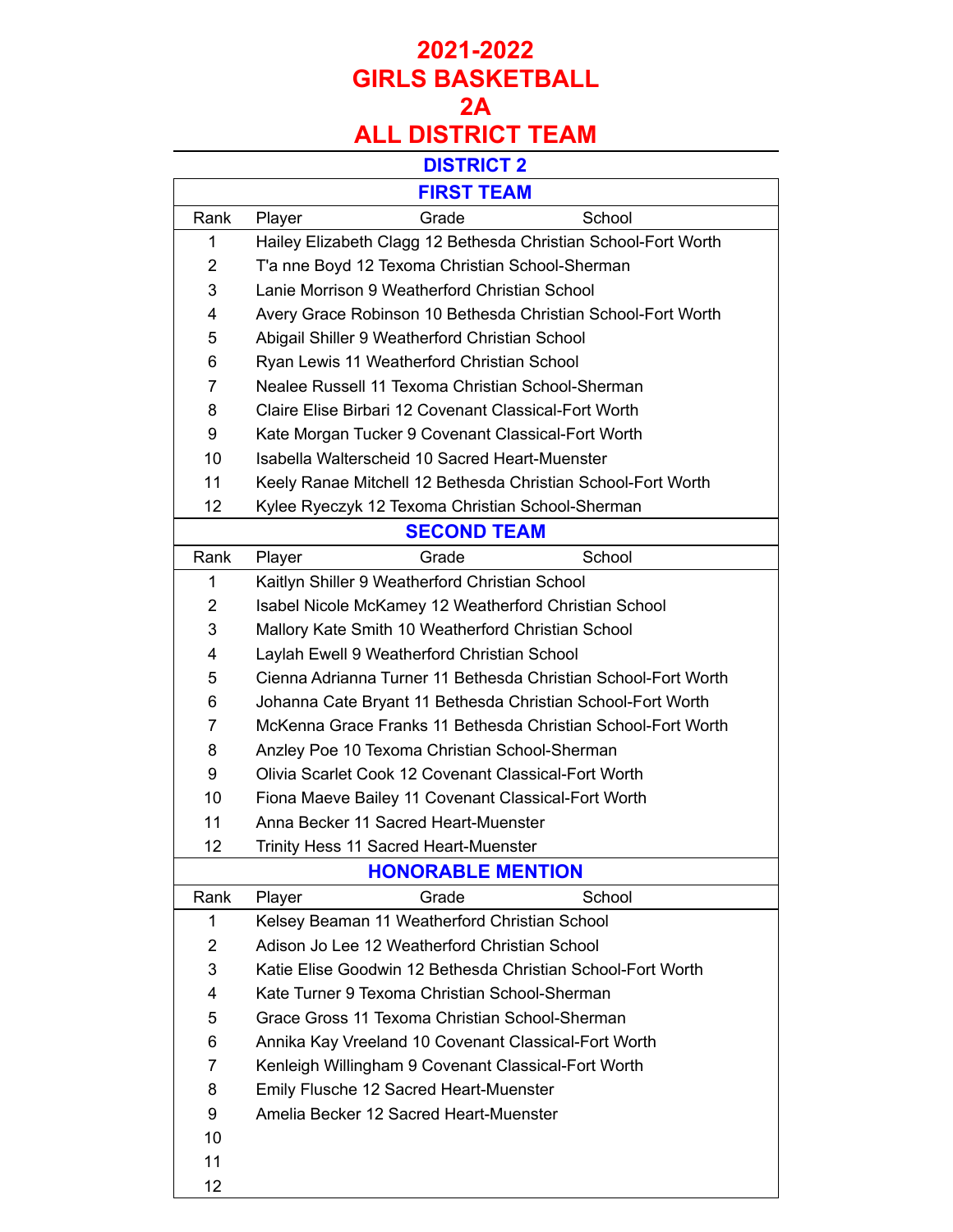|                | <b>FIRST TEAM</b>                                           |
|----------------|-------------------------------------------------------------|
| Rank           | Grade<br>School<br>Player                                   |
| 1              | Emily Kate Jones 10 First Baptist Academy-Dallas            |
| $\overline{2}$ | Sophie Henry 9 Ovilla Christian High School-Red Oak         |
| 3              | Madelyn Remek 12 Ovilla Christian High School-Red Oak       |
| 4              | Meredith Quinn 9 First Baptist Academy-Dallas               |
| 5              | Desznhiya (Nhiya) Jackson 9 Longview Christian School       |
| 6              | Brooke Vandivort 12 First Baptist Academy-Dallas            |
| 7              | Zoey Hensley 9 Ovilla Christian High School-Red Oak         |
| 8              | Georgia D Scott 11 Trinity School of Texas-Longview         |
| 9              | Demi Martin 10 Ovilla Christian High School-Red Oak         |
| 10             | Raylee Parker 12 Ovilla Christian High School-Red Oak       |
| 11             | Miranda Munnerlyn 12 First Baptist Academy-Dallas           |
| 12             | Mekenzie Elizabeth Miller 10 Longview Christian School      |
|                | <b>SECOND TEAM</b>                                          |
| Rank           | School<br>Grade<br>Player                                   |
| 1              | Gianna K Brown 10 First Baptist Academy-Dallas              |
| $\overline{2}$ | Hannah Brown 10 First Baptist Academy-Dallas                |
| 3              | Jenna Garcia 10 Ovilla Christian High School-Red Oak        |
| 4              | Jessica Marshall 9 Ovilla Christian High School-Red Oak     |
| 5              | Madison Newlin 9 Longview Christian School                  |
| 6              | Maggie Downing 10 Trinity School of Texas-Longview          |
| 7              | Abby Reeves 12 Trinity School of Texas-Longview             |
| 8              | Madison A Hart 11 Trinity School of Texas-Longview          |
| 9              | Lexi R Abbott 12 Trinity School of Texas-Longview           |
| 10             | Rebekah Johnson 9 Longview Christian School                 |
| 11             | Hope Klopper 12 Garland Christian                           |
| 12             |                                                             |
|                | <b>HONORABLE MENTION</b>                                    |
| Rank           | Grade<br>School<br>Player                                   |
| 1              | Landry Knowles 10 Trinity School of Texas-Longview          |
| 2              | Kristen Prendergast 12 Ovilla Christian High School-Red Oak |
| 3              | Emma Rhodes 9 Ovilla Christian High School-Red Oak          |
| 4              | Kimberly Gutierrez 9 First Baptist Academy-Dallas           |
| 5              | Celeste Cervantes 10 First Baptist Academy-Dallas           |
| 6              | Daniella Martinez 10 First Baptist Academy-Dallas           |
| 7              | Twyla Sandel 10 Longview Christian School                   |
| 8              | Rebekah Johnson 9 Longview Christian School                 |
| 9              | Avery Johnson 11 Garland Christian                          |
| 10             | Emma Owot 9 Garland Christian                               |
| 11             | Madison Miller 11 Garland Christian                         |
| 12             | Trinity F Patton 11 Trinity School of Texas-Longview        |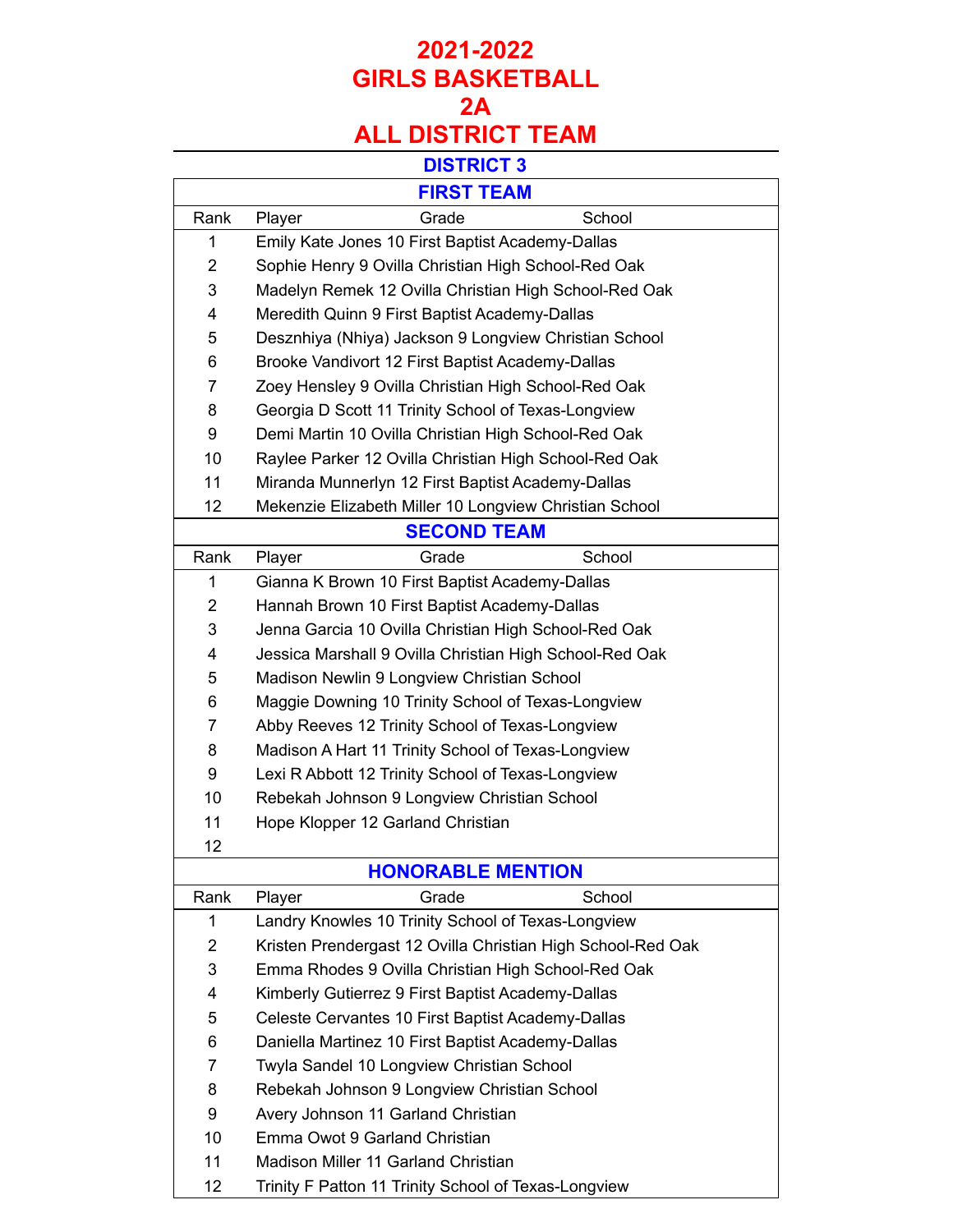| <b>FIRST TEAM</b> |                                                          |
|-------------------|----------------------------------------------------------|
| Rank              | Grade<br>School<br>Player                                |
| 1                 | Robyn Schoenemann 12 St. Joseph Catholic School-Bryan    |
| $\overline{2}$    | Trinity Chapa 11 Allen Academy- Bryan                    |
| 3                 | Leah Bradicich 12 St. Joseph Catholic School-Bryan       |
| 4                 | Olivia Mckenzie Dawson 10 Allen Academy- Bryan           |
| 5                 | Morgan Weems 10 Faith Academy of Marble Falls            |
| 6                 | Isabella Ruffino 11 Allen Academy- Bryan                 |
| 7                 | Claire Boyle 11 St. Joseph Catholic School-Bryan         |
| 8                 | Hadley Shipley 9 Faith Academy of Marble Falls           |
| 9                 | Ryan Millhollon 9 St. Joseph Catholic School-Bryan       |
| 10                | Bailey Fannin 11 Allen Academy- Bryan                    |
| 11                | Elleson Alicia Lehmberg 10 Faith Academy of Marble Falls |
| 12                | Eva Maguire 12 Austin Waldorf School-Austin              |
|                   | <b>SECOND TEAM</b>                                       |
| Rank              | Grade<br>School<br>Player                                |
| 1                 | Anna Eubanks 10 St. Joseph Catholic School-Bryan         |
| $\overline{2}$    | Sophie Barajas 9 St. Joseph Catholic School-Bryan        |
| 3                 | Clare Najvar 11 St. Joseph Catholic School-Bryan         |
| 4                 | Angelika Jane McGlothlin 10 Allen Academy- Bryan         |
| 5                 | Katelyn Gilstrap 12 Allen Academy- Bryan                 |
| 6                 | Claire Geneva Poage 10 Faith Academy of Marble Falls     |
| 7                 | Audrianna Helen Poage 10 Faith Academy of Marble Falls   |
| 8                 | McKenzie Lynn Ahrlett 11 Faith Academy of Marble Falls   |
| 9                 | Charlee G Ehrig 10 Faith Academy of Marble Falls         |
| 10                | Neve Verroye-Cannone 12 Austin Waldorf School-Austin     |
| 11                | Anna June Bledsoe 10 Austin Waldorf School-Austin        |
| 12                | Jayda Bomben 9 Austin Waldorf School-Austin              |
|                   | <b>HONORABLE MENTION</b>                                 |
| Rank              | Grade<br>School<br>Player                                |
| 1                 | Riley Millhollon 9 St. Joseph Catholic School-Bryan      |
| $\overline{2}$    | Gabriela Roy 9 St. Joseph Catholic School-Bryan          |
| 3                 | Sophie Ellen Fox 9 Allen Academy- Bryan                  |
| 4                 | Carly ReeAnne Owens 10 Faith Academy of Marble Falls     |
| 5                 | Ella Avery Cozby 10 Faith Academy of Marble Falls        |
| 6                 | Katherine Sowell 9 Faith Academy of Marble Falls         |
| 7                 | Alba Lee 11 Austin Waldorf School-Austin                 |
| 8                 | Emerson Therrien 10 Austin Waldorf School-Austin         |
| 9                 |                                                          |
| 10                |                                                          |
| 11                |                                                          |
| 12                |                                                          |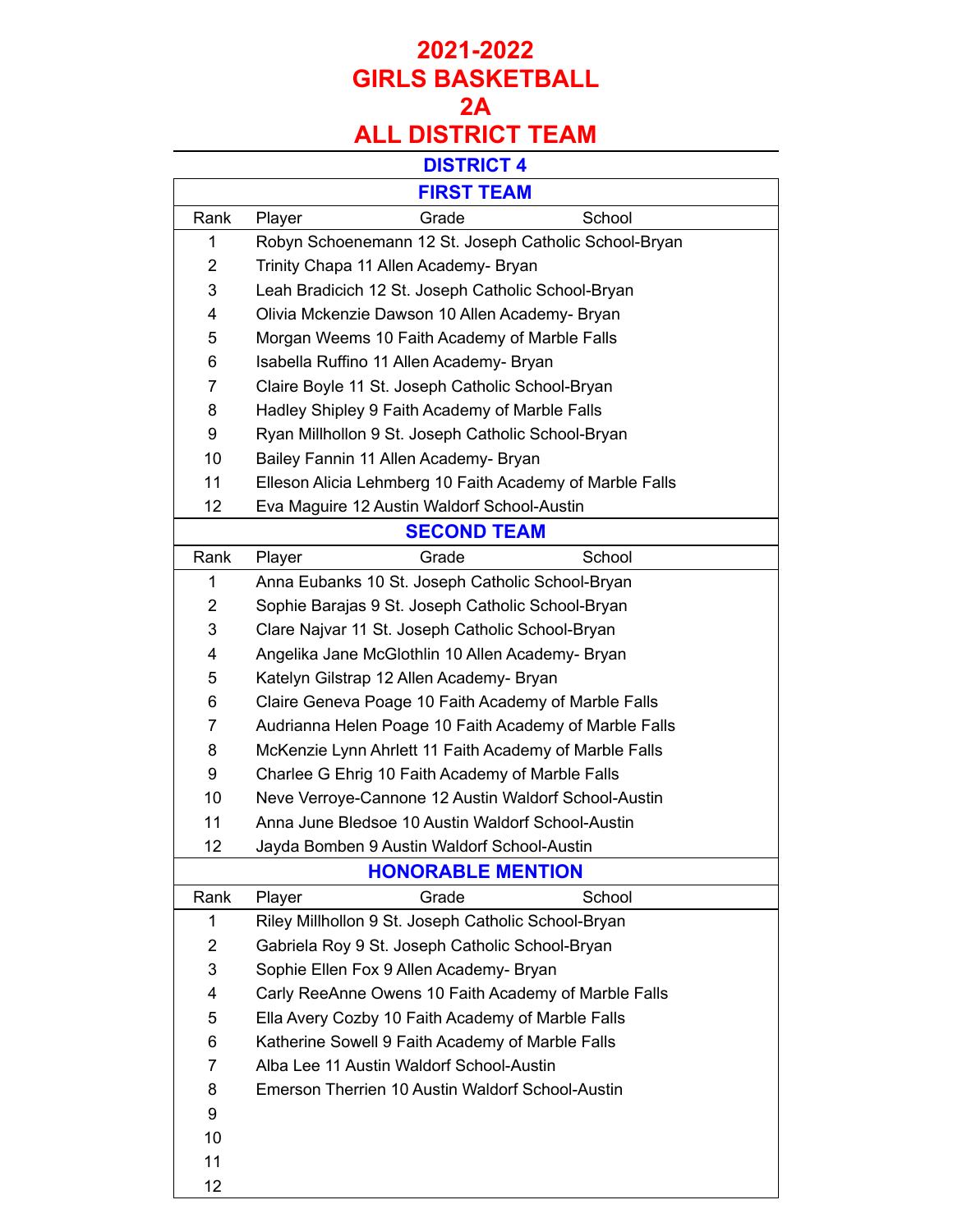| <b>FIRST TEAM</b> |                                                                  |
|-------------------|------------------------------------------------------------------|
| Rank              | Grade<br>School<br>Player                                        |
| 1                 | Rebecca Leigh Wagner 12 St. Paul Catholic School-Shiner          |
| $\overline{2}$    | Elizabeth Grahmann 12 Sacred Heart Catholic School-Hallettsville |
| 3                 | Katherine Julia Ehrig 12 St. Paul Catholic School-Shiner         |
| 4                 | Bailey Haas 11 Sacred Heart Catholic School-Hallettsville        |
| 5                 | Jules Janak 11 Sacred Heart Catholic School-Hallettsville        |
| 6                 | Julianna Claire Davis 12 St. Paul Catholic School-Shiner         |
| 7                 | Alexandra L Kraatz 10 Sacred Heart Catholic School-Hallettsville |
| 8                 | Anna Kay Reeves 11 St. Paul Catholic School-Shiner               |
| 9                 | Seryna Elayne Garza 12 St. Paul Catholic School-Shiner           |
| 10                | Allie Bludau 12 Sacred Heart Catholic School-Hallettsville       |
| 11                | Alexandra Camille Grinstead 11 Bracken Christian School-Bulverde |
| 12                | Analisa Castillo 12 Faith Academy-Victoria                       |
|                   | <b>SECOND TEAM</b>                                               |
| Rank              | Grade<br>School<br>Player                                        |
| 1                 | Julia Ann Machacek 11 St. Paul Catholic School-Shiner            |
| $\overline{2}$    | Emily Rose Pilat 12 St. Paul Catholic School-Shiner              |
| 3                 | Brooke Marie Cerny 10 St. Paul Catholic School-Shiner            |
| 4                 | Taylor Marie Wauson 12 St. Paul Catholic School-Shiner           |
| 5                 | Elena M Grahmann 10 Sacred Heart Catholic School-Hallettsville   |
| 6                 | Ava G Lackey 10 Sacred Heart Catholic School-Hallettsville       |
| 7                 | Adalyn Pohl 9 Sacred Heart Catholic School-Hallettsville         |
| 8                 | Marnie Slusser 11 Bracken Christian School-Bulverde              |
| 9                 | Alexis Cruz 12 St. Gerard Catholic High School-San Antonio       |
| 10                | Isabel Morales 10 St. Gerard Catholic High School-San Antonio    |
| 11                | Carissa Barron 12 Faith Academy-Victoria                         |
| 12                | Kamilah Stafford 11 Faith Academy-Victoria                       |
|                   | <b>HONORABLE MENTION</b>                                         |
| Rank              | Grade<br>School<br>Player                                        |
| 1                 | Lani Pilat 11 Sacred Heart Catholic School-Hallettsville         |
| $\overline{2}$    | Heather Wilson 9 Sacred Heart Catholic School-Hallettsville      |
| 3                 | Hannah Cornwell 12 Faith Academy-Victoria                        |
| 4                 | Kimberly Padron 11 Faith Academy-Victoria                        |
| 5                 | Sunday Herrera 10 St. Gerard Catholic High School-San Antonio    |
| 6                 | Sophia Soverina Grinstead 9 Bracken Christian School-Bulverde    |
| 7                 | Alanna Slusser 9 Bracken Christian School-Bulverde               |
| 8                 | Ava G Matias 10 Sacred Heart Catholic School-Hallettsville       |
| 9                 | Clara Schaefer 11 Sacred Heart Catholic School-Hallettsville     |
| 10                | Shyla M Geake 9 Faith Academy-Victoria                           |
| 11                | Mariana Zamora 11 St. Gerard Catholic High School-San Antonio    |
| 12                | Kylie Potts 9 Faith Academy-Victoria                             |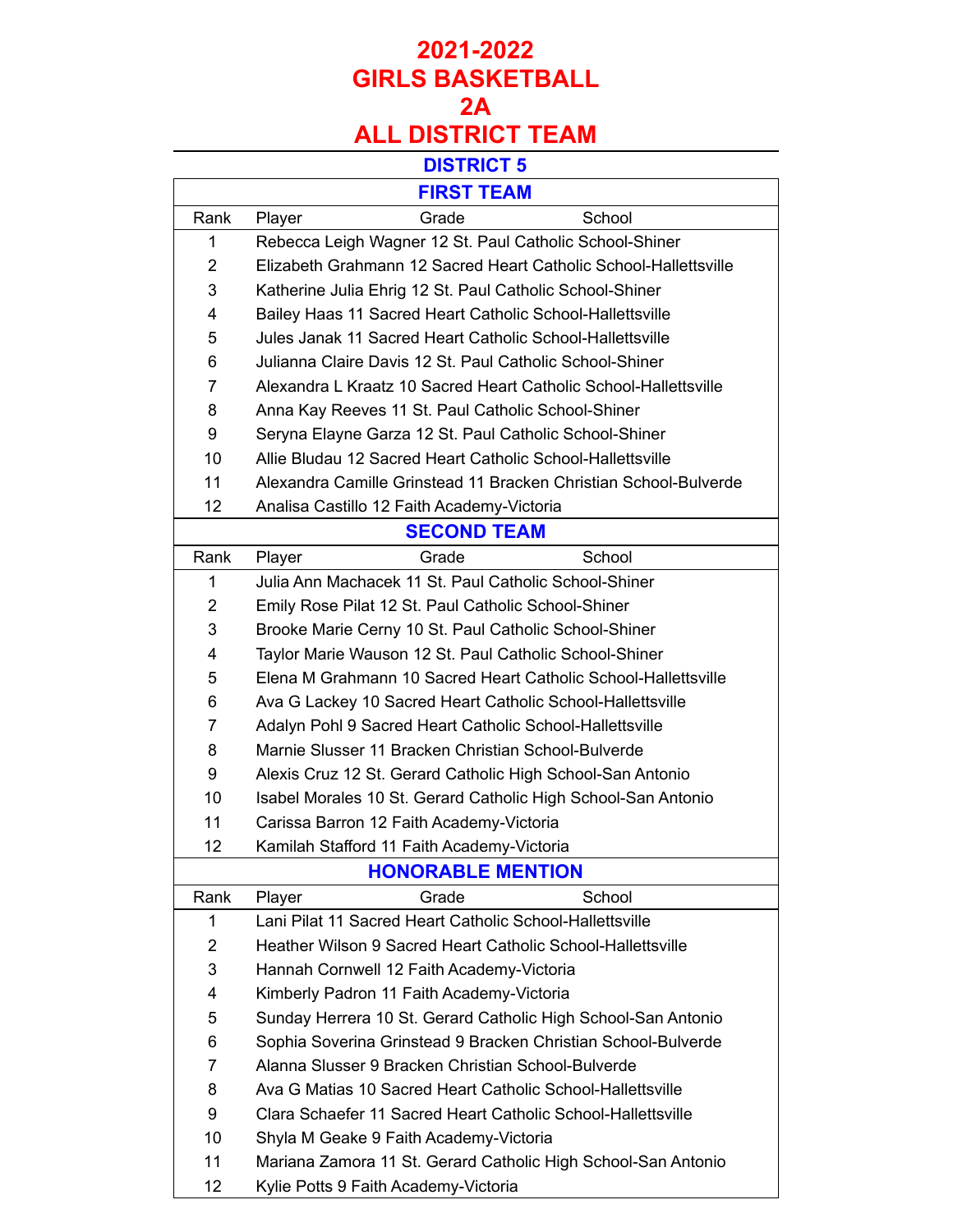|                | <b>FIRST TEAM</b>                                         |
|----------------|-----------------------------------------------------------|
| Rank           | School<br>Grade<br>Player                                 |
| 1              | Ashley R Gonzalez 10 Harvest Christian Academy-Edinburg   |
| $\overline{2}$ | Alexis R Garcia 10 Harvest Christian Academy-Edinburg     |
| 3              | Jessica Munoz 12 Harvest Christian Academy-Edinburg       |
| 4              | Haylee Vasquez 12 Harvest Christian Academy-Edinburg      |
| 5              | Gabriella Grace Joens 11 Juan Diego Academy-Mission       |
| 6              | Naomi Mendoza 11 Macedonian Christian Academy-Alamo       |
| $\overline{7}$ | Andreana Janine Velasquez 10 Juan Diego Academy-Mission   |
| 8              | Riley McClaugherty 9 Harvest Christian Academy-Edinburg   |
| 9              | Samantha Munoz 10 Harvest Christian Academy-Edinburg      |
| 10             | Jilian Ocanas 11 Macedonian Christian Academy-Alamo       |
| 11             | Isabella Bailey Joens 12 Juan Diego Academy-Mission       |
| 12             | Gabriella McQuiston 12 Harvest Christian Academy-Edinburg |
|                | <b>SECOND TEAM</b>                                        |
| Rank           | Grade<br>School<br>Player                                 |
| 1              | Alexandra Danielle Aguirre 10 Juan Diego Academy-Mission  |
| $\overline{2}$ |                                                           |
| 3              |                                                           |
| 4              |                                                           |
| 5              |                                                           |
| 6              |                                                           |
| $\overline{7}$ |                                                           |
| 8              |                                                           |
| 9              |                                                           |
| 10             |                                                           |
| 11             |                                                           |
| 12             |                                                           |
|                | <b>HONORABLE MENTION</b>                                  |
| Rank           | School<br>Player<br>Grade                                 |
| 1              |                                                           |
| $\overline{2}$ |                                                           |
| 3              |                                                           |
| 4              |                                                           |
| 5              |                                                           |
| 6              | No selections were made for this honor                    |
| 7              | by the District.                                          |
| 8              |                                                           |
| 9              |                                                           |
| 10             |                                                           |
| 11             |                                                           |
| 12             |                                                           |